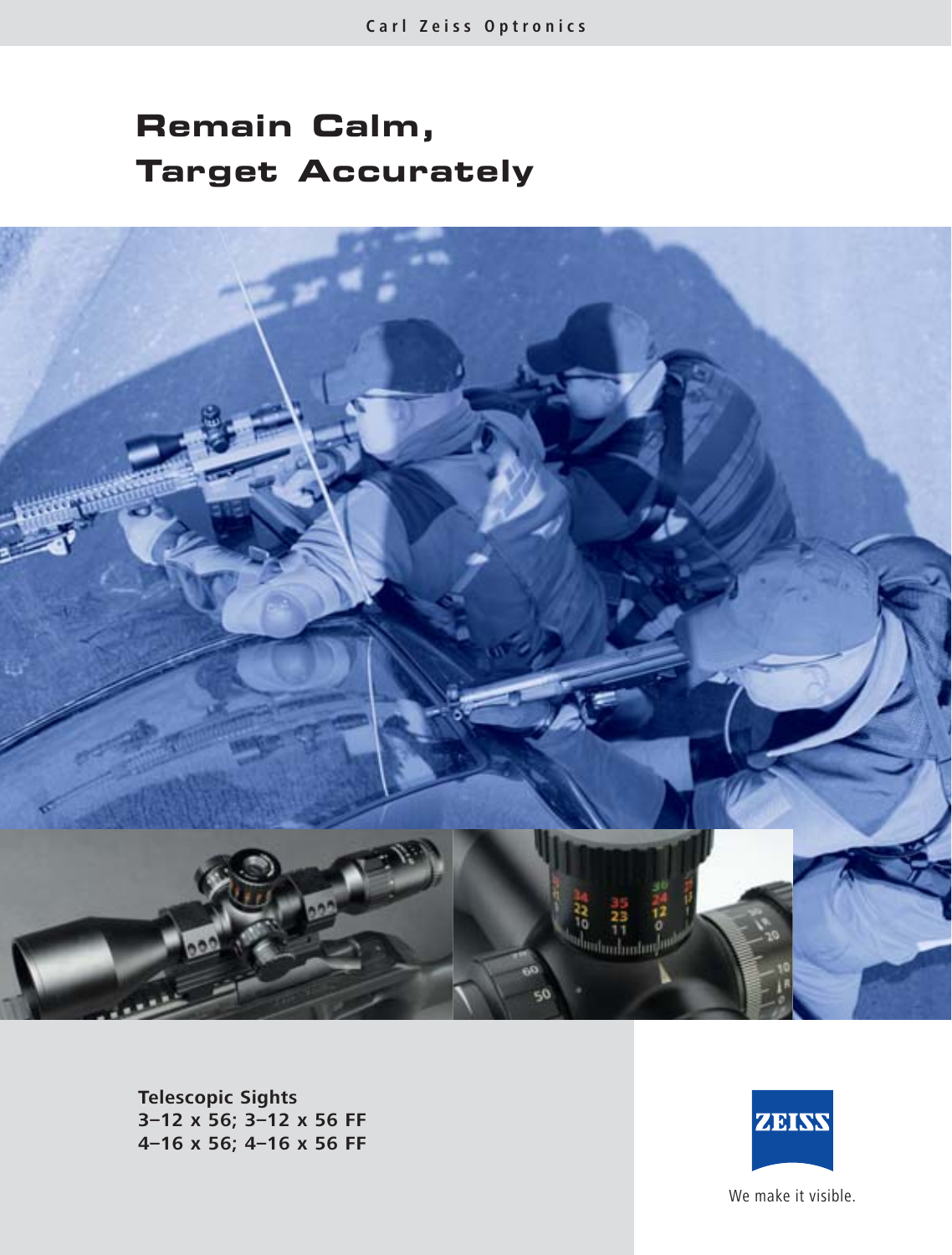## **Waiting must not influence precise targeting**

**Snipers in special units rely on long-range weapons tailored to the mission. However, they also require targeting optics that enable fatigue-free observation, clarification and precise acquisition of an object at great distances over longer periods of time.**

**The Telescopic Sights 3–12 x 56, 3–12 x 56 FF, 4–16 x 56 and 4–16 x 56 FF meet all the optical and ergonomic design demands placed on them by snipers. They are available with a reticle in the first (FF version) and second image plane. These telescopic sights deliver an outstanding optical image. Furthermore, they are comparatively light-** **weight, quickly ready for use and easy to use. With these high-quality instruments, Carl Zeiss Optronics has set the standard regarding handling and design.**

**In addition to military applications, the Telescopic Sights 3–12 x 56 and 4–16 x 56 are also well suited for special police units – particularly when they are required to protect people at greater distances.**

02

m

1000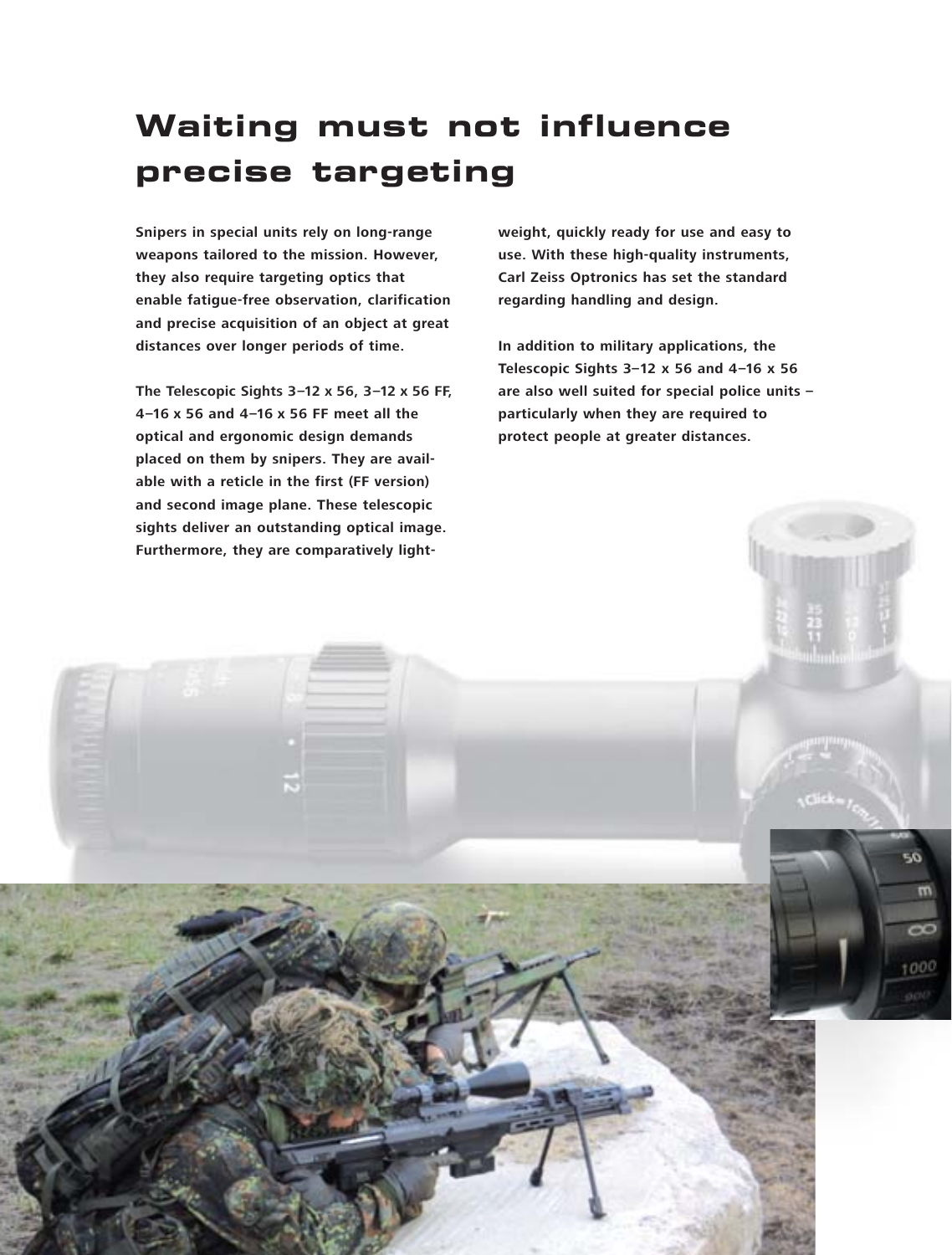### **Easy target acquisition for snipers**



The Telescopic Sights 3–12 x 56 and 4–16 x 56 are available with a reticle in the first ("FF" version) or second image plane. In the first image plane, the reticle pattern is also magnified when the magnification is changed. This makes it possible to determine the distance using the MIL-DOT without having to calculate. In the second image plane, the reticle pattern is not magnified when the magnification is changed, thus meeting user demands for the option of selecting between the two image planes.



The optics in the telescopic sight from Carl Zeiss Optronics have been recalculated. With more than 90% transmission and ZEISS T\*® multi-coating, these riflescopes produce a bright, high-contrast image. The increased transparency in the blue spectral range leads to improved visual performance, particularly under low-light conditions.

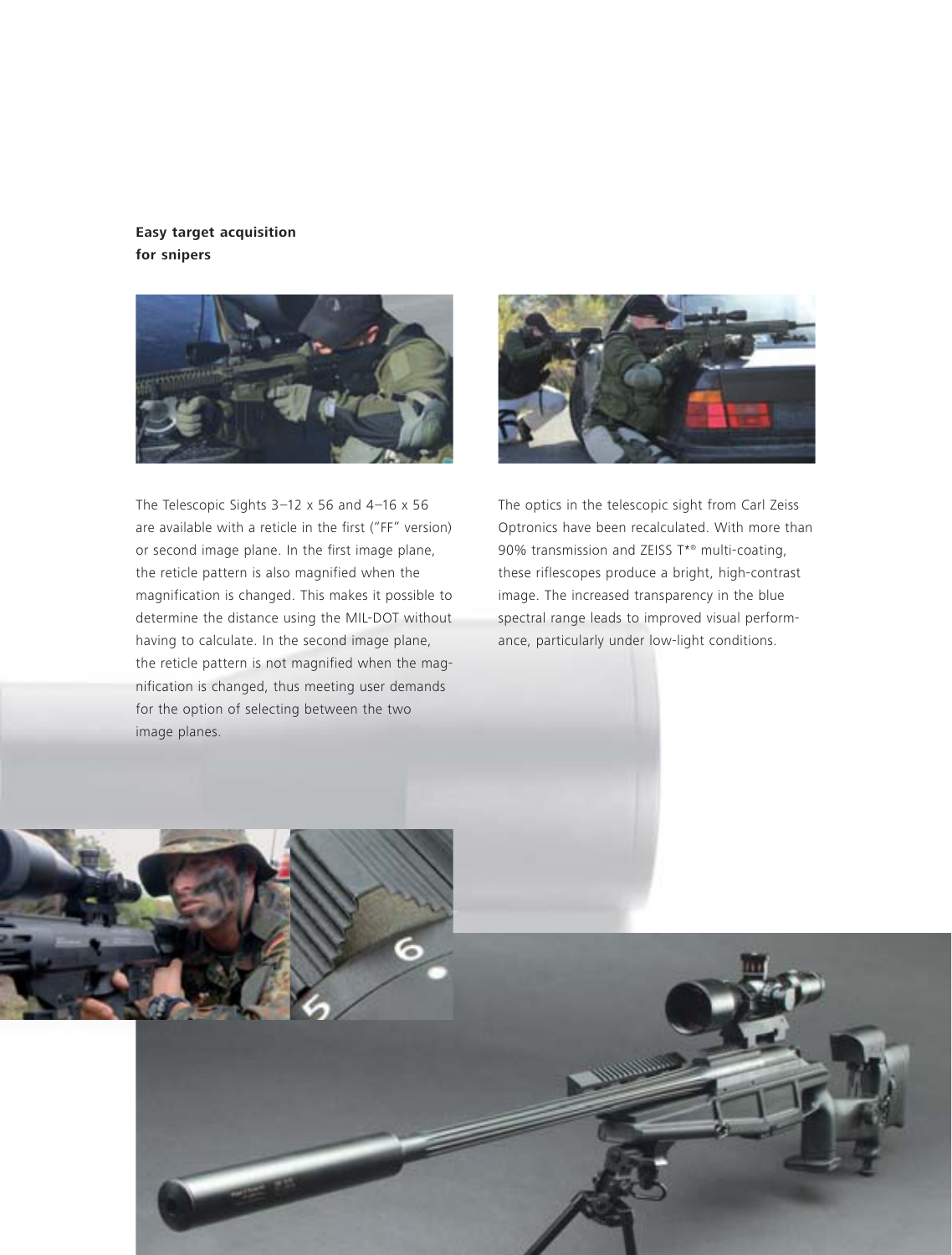## **Precise targeting with bullet drop compensation**



10 cm The bullet drop compensation for the 3–12 x 56 (2nd focal plane) is 400 cm and 300 cm for the 3–12 x 56 FF (1st image plane). For the Telescopic Sight 4–16 x 56 this figure is 300 cm or 224 cm. The large elevation adjustment ranges ensure bullet drop compensation even at longer distances.

Colored index lines and numeric values on the elevation turret very easily indicate the current setting. This aid for fast bullet drop compensation is vital to the user as the telescopic sights have an adjustment range of 400 cm (300 cm) in the second image plane and 300 cm (224 cm) in the first image plane.

**Effective protection for valuable optics**



The optics are protected by an extremely robust aluminum housing. A perfect seal and a nitrogen atmosphere in the interior prevent the penetration of dust and moisture.

1m

**2** 4 6 8 10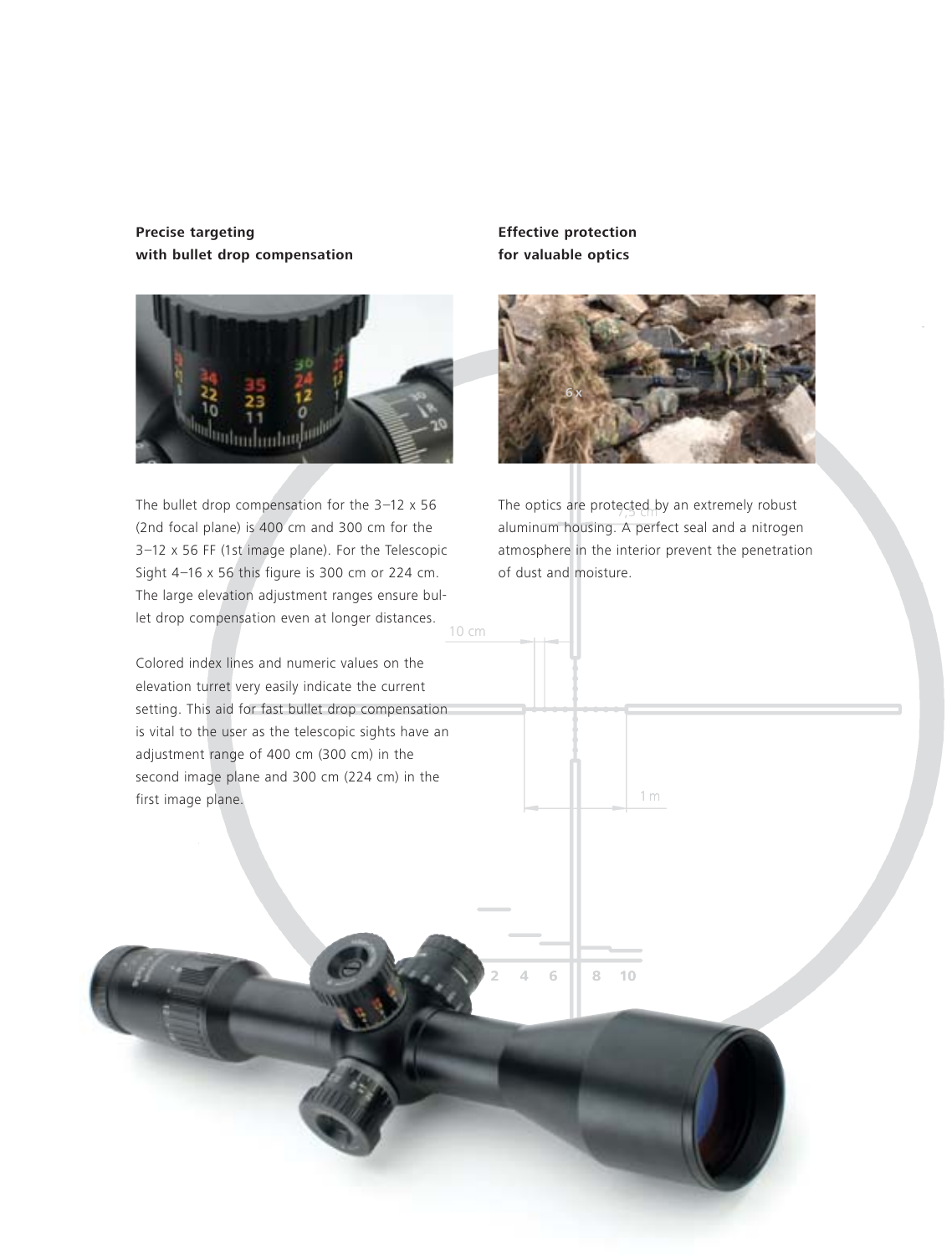



*The specified dimensions and MIL DOTS are based on a range of 100 m to the target.*

#### **Precise targeting in any light**

The reticle is equipped with continuously variable illumination which also permits precise target acquisition during low-light conditions.

The previously used brightness setting on the illuminated reticle is automatically activated when the telescopic sight is turned on. This enables snipers to use a very finely adjustable reticle illumination in varying degrees of brightness. The minimum setting is ideal for weakly illuminated scenes – at night, under cloudy skies or with eyes adapted to the darkness, for example. The maximum setting is particularly suitable for missions in bright light – sunshine, grass plains and positions without shade, for example.

#### **Highly recommended extras**

These telescopic sights can also be supplied with a customer-specific reticle in addition to the standard MIL-DOT reticle pattern.